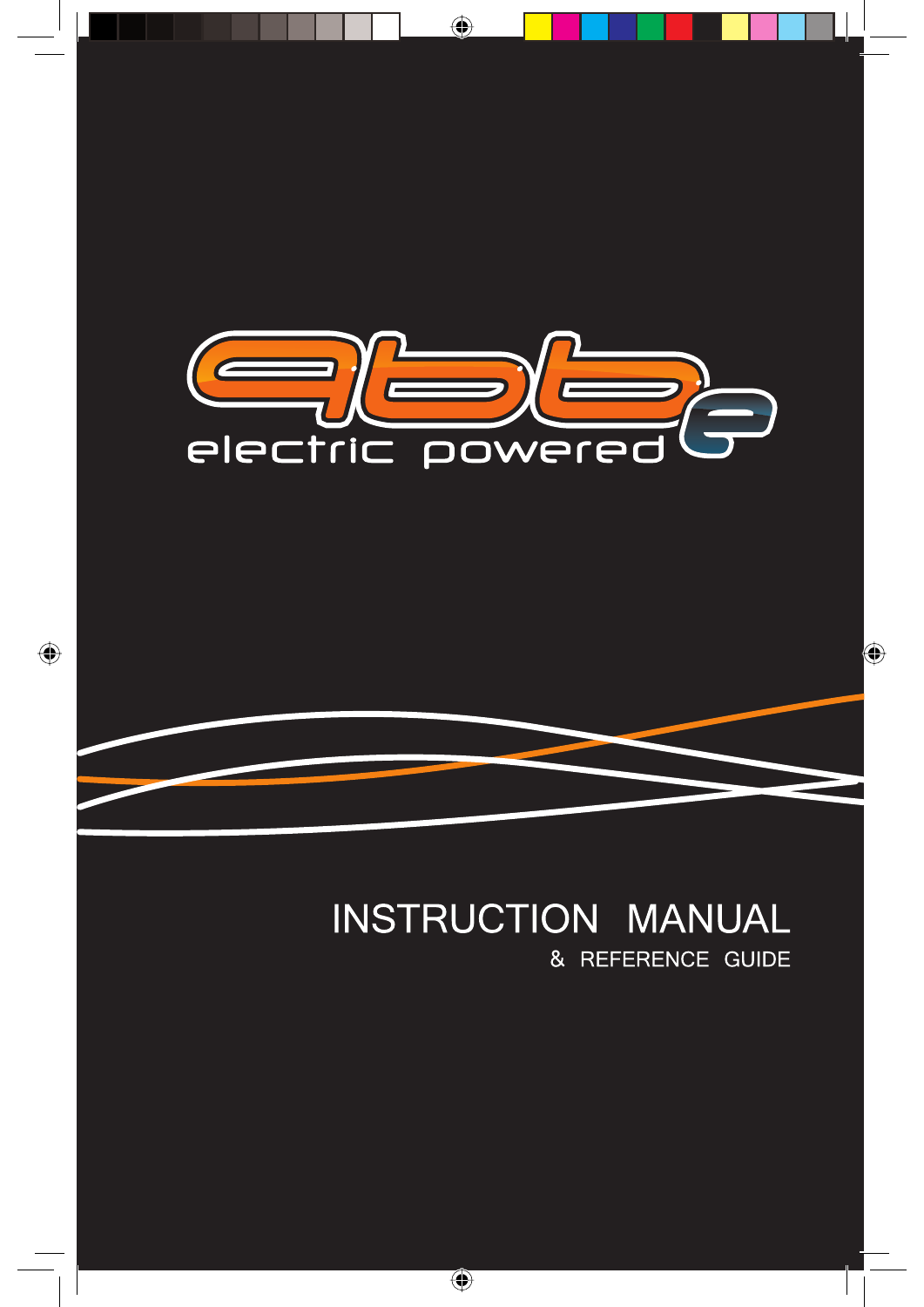

### **INTRODUCTION**

Serpent created this innovative racing car for the competitive electric 1/8th scale gasracing class, which like all our previous cars, has been designed to win straight from the box. Featuring the finest handling 1/8 scale car combined with a well balanced system to exploit the power of your brushless motor to the best.

Easy adjustment and top quality materials throughout, the 966-E should see you in the winners circle in no time. In fact everything associated with this car is of the highest quality, from the packaging and supplied manuals, right through to the product and race support.

### **INSTRUCTIONS**

Serpent's long tradition of excellence extends to their

instruction manuals, and this instruction manual is no exception. The easy-to-follow layout is richly illustrated with 3D-rendered full-color images to make your building experience quick and easy. Following the instructions will result in a wellbuilt, high-performance racecar that will soon be able to unleash its full potential at the racetrack.

*This add-on manual only describes the assembly related to the EP parts.*

#### **SETUP**

In certain assembly steps you need to make basic adjustments, which will give you a good initial setup for your Serpent 966-E. Fine-tuning the initial setup is an essential part of building a high-performance racecar like your S966-E.

# **SERPENT.COM**

Page 2

In the original 966 MANUAL follow chapter A completely from A1 to A12. Follow B1 to B16 Skip B11 and B12 and don't mount the disc brake!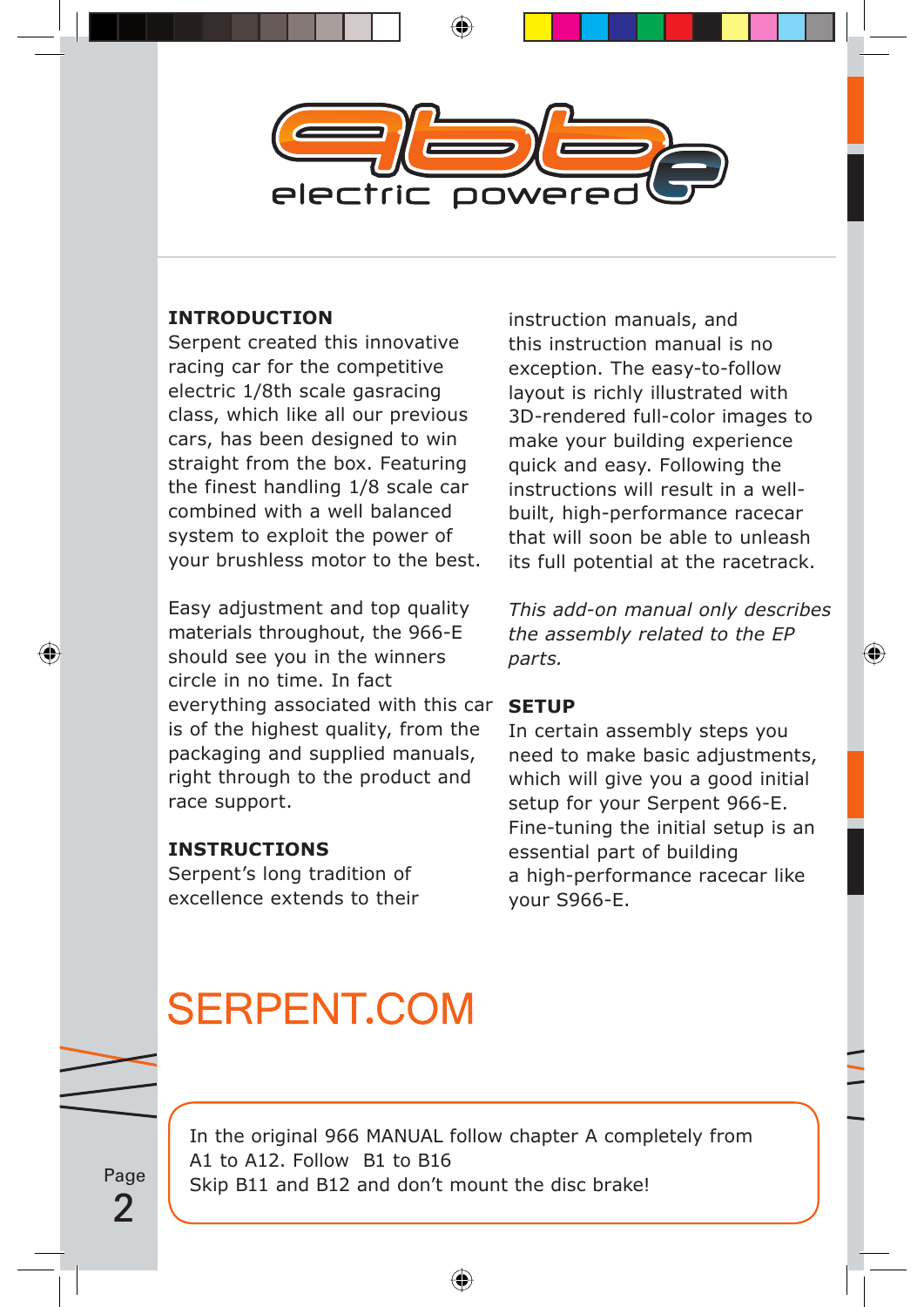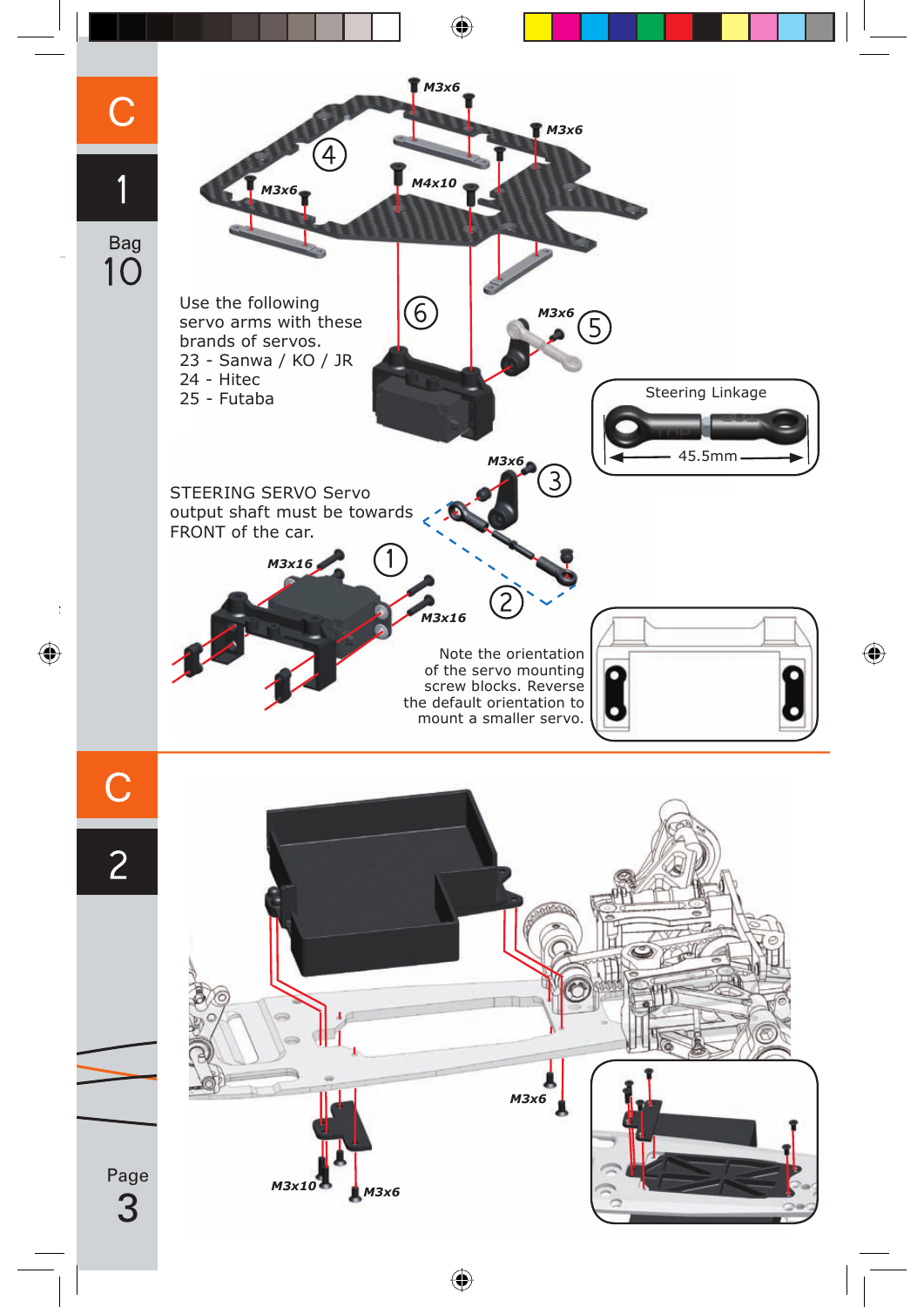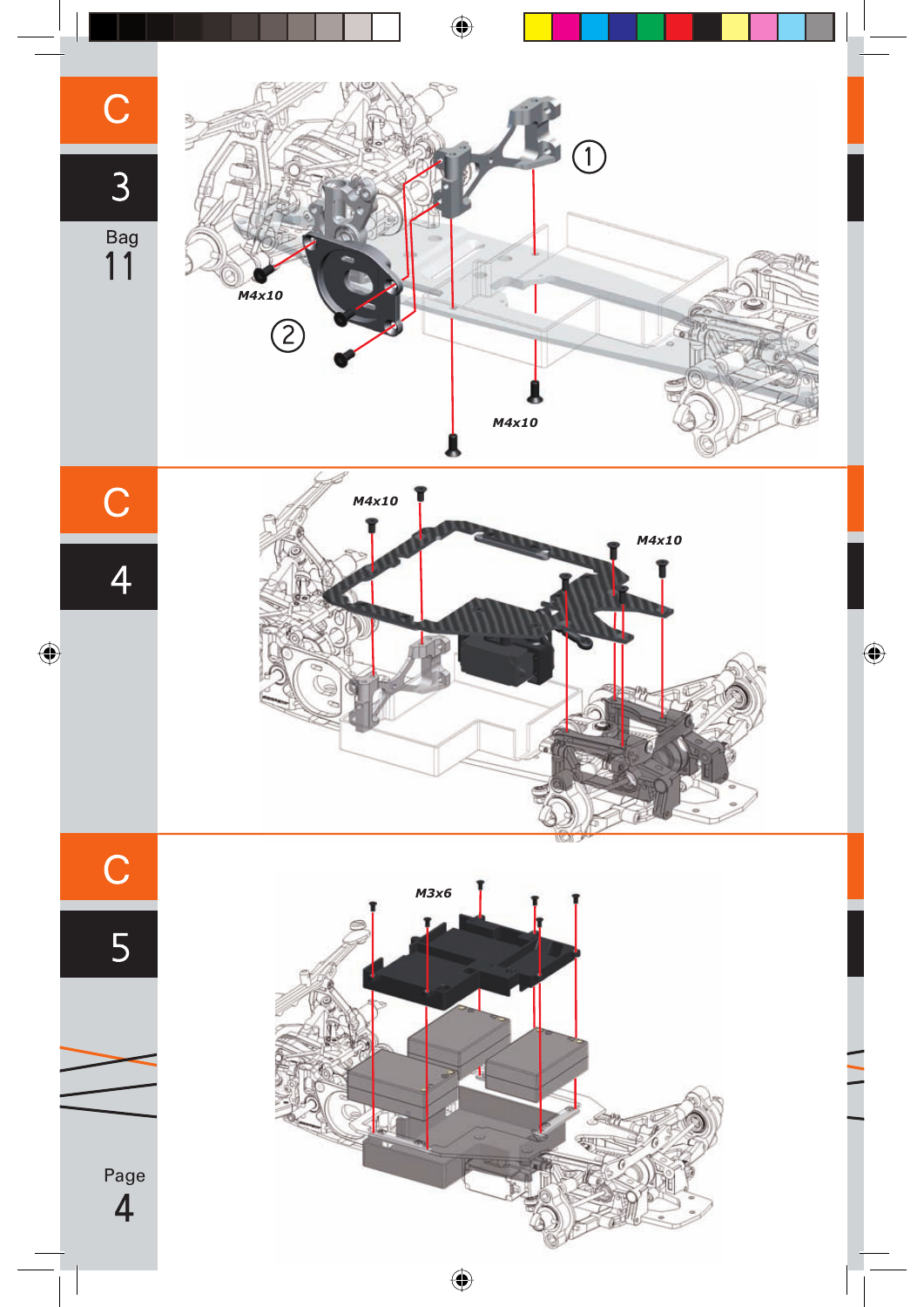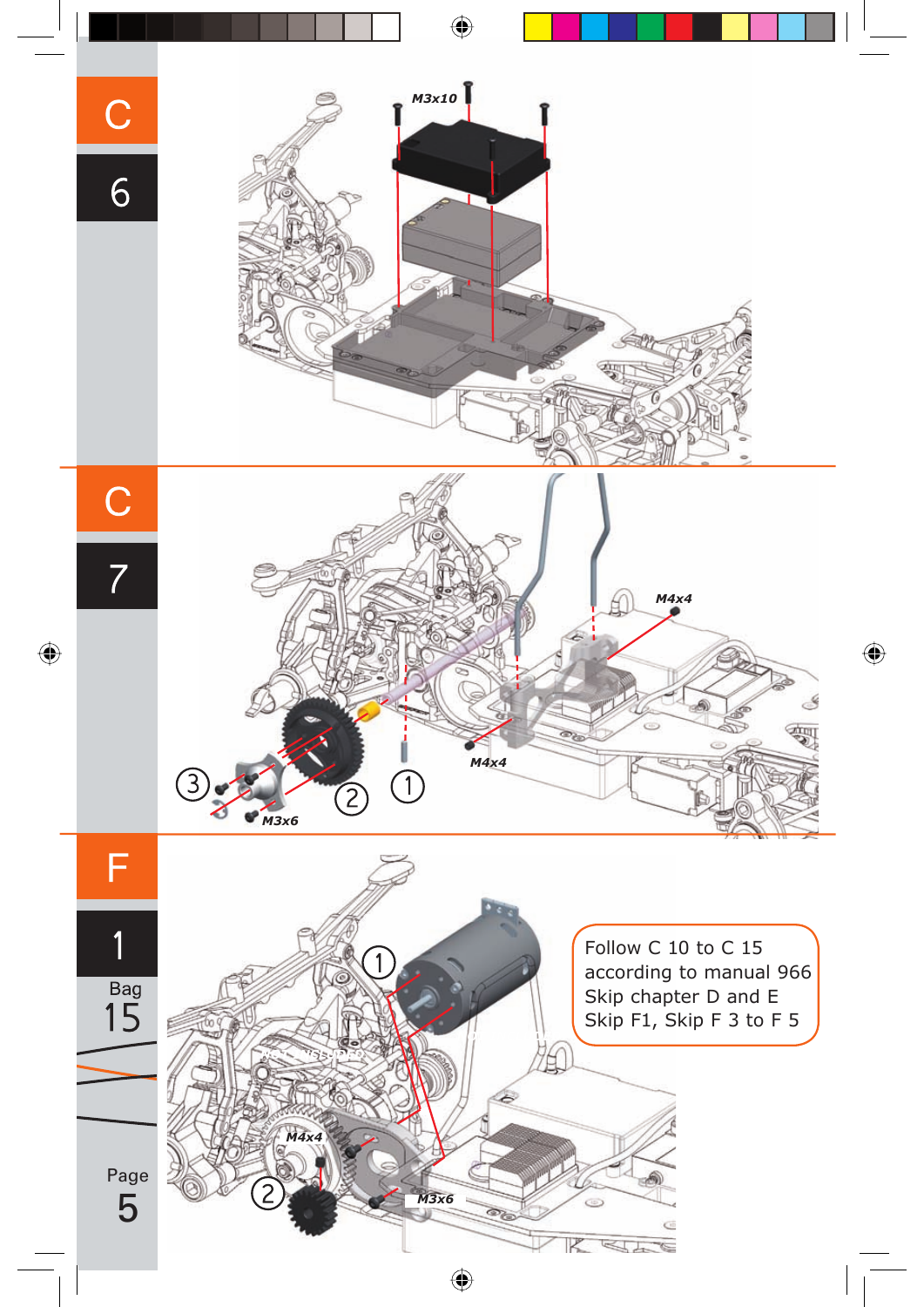

# PARTSLIST 966-E

| 904000           | Serpent 966-E 1/8 4wd EP      |
|------------------|-------------------------------|
| 904100           | 966-E conversionset           |
| 904101           | 966-E pinion 17T              |
| 904102           | 966-E pinion 18T              |
| 904103           | 966-E pinion 19T              |
| 904104           | 966-E pinion 20T              |
| 904105           | 966-E motormount alu          |
| 904106           | 966-E radioplate carbon       |
| 904107           | 966-E gear radaptor alu       |
| 904108           | 966-E battery box             |
| 904109           | 966-E topdeck bracket (3)     |
| 904110           | 966-E 2-speed bushing alu     |
| 904111           | 966-E conversion manual       |
| <b>OPTIONALS</b> |                               |
| 904112           | Motormount lower alu V1 966-E |
| 904113           | Motormount alu V1 966-E       |
| 904114           | Motormount set alu V1 966-E   |



electric powered Page 6

F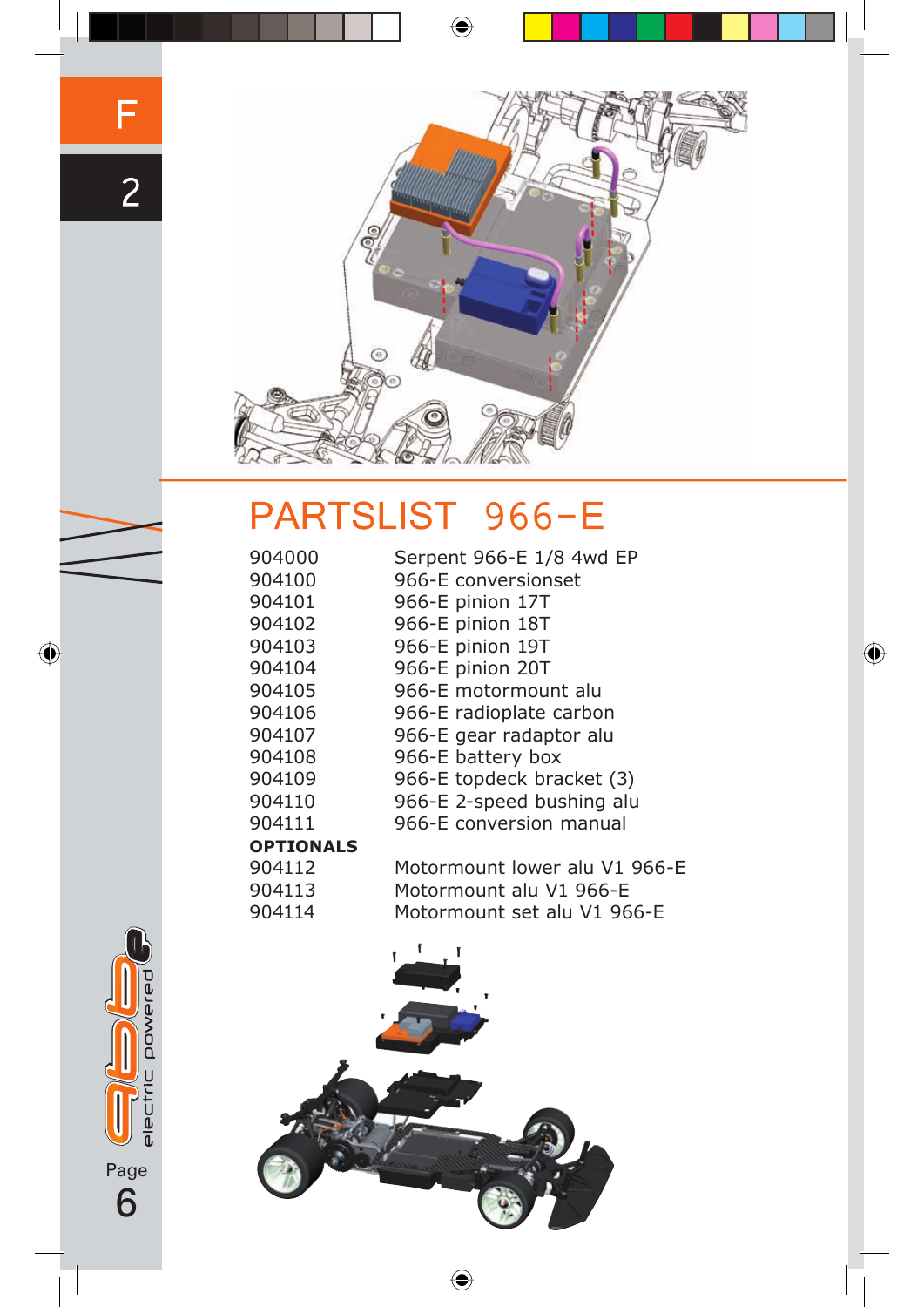

# **Ready to GO**